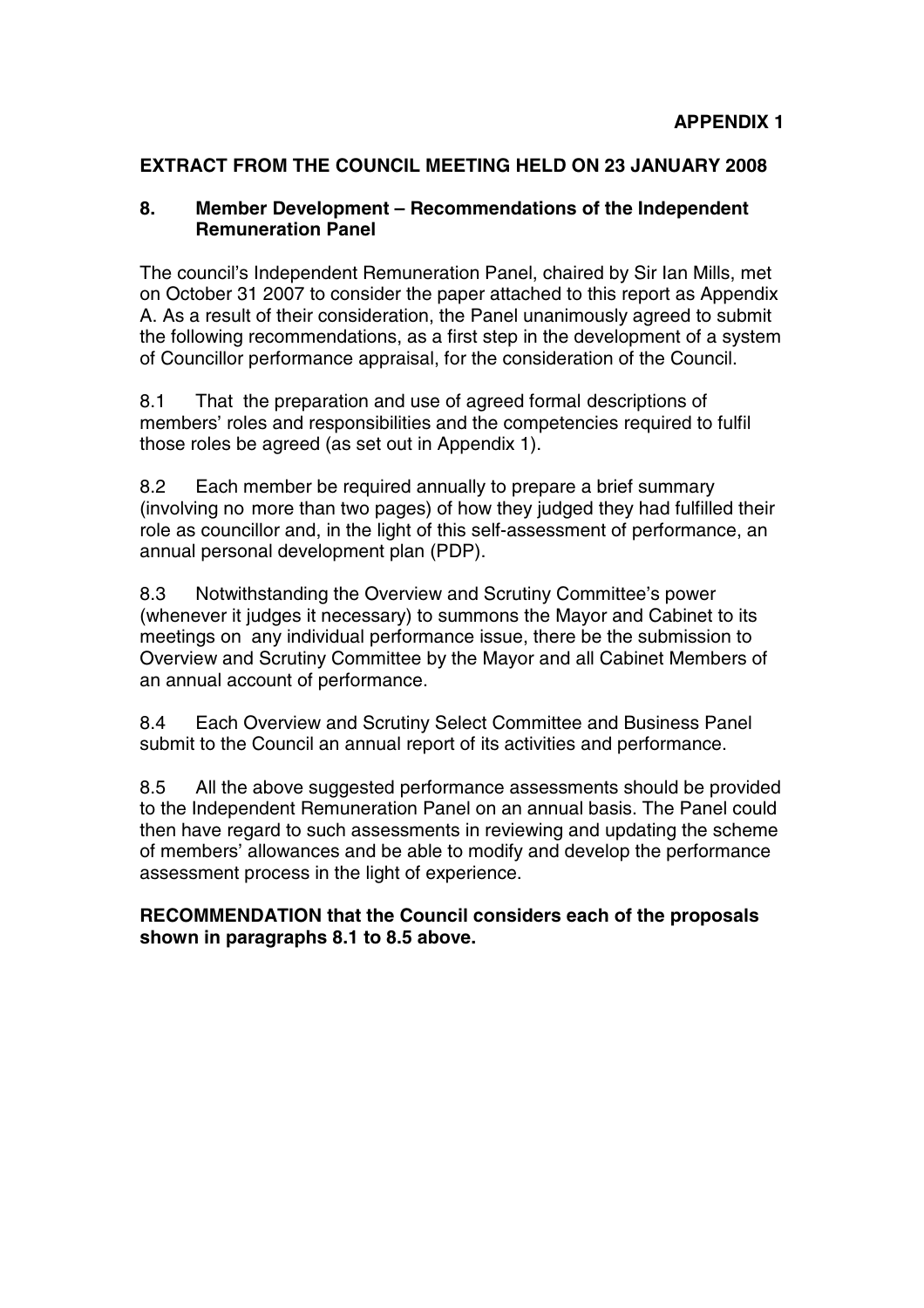### **REPORT TO INDEPENDENT REMUNERATION PANEL**

#### **MEMBER PERFORMANCE**

- 1 INTRODUCTION
- 1.1 The Independent Remuneration Panel (IRP) has been meeting for over six years and has spent most of its time focussing on the challenge of assessing and recommending appropriate levels of allowances and expenses, and pension arrangements, for all members elected to serve Lewisham on the Council. In reaching its recommendations over this period the IRP has drawn heavily on a set of regularly updated guidelines regarding levels of allowance and expenses established by the Association of London Government – now London Councils. To date, all of the IRP's recommendations have been agreed and implemented by the Council.
	- 1.2 In this way, the Council has established a credible and practical system of allowances and expenses which reflects the varying degrees of responsibility exercised by members in their appointed roles. The Panel is of the view that the scheme of member allowances in Lewisham is fair and reasonable.
	- 1.3 However the IRP has highlighted the need, if practicable, to establish a system of performance development and appraisal aimed at reminding members of their responsibility to give of their best, develop progressively in their roles and provide value for money.
	- 1.4 Over the last few months investigations have been ongoing in an attempt to identify examples of best practice in local government in this area, drawing also on initiatives LBL is currently developing for members to develop their competencies as members, and giving account for their activity in that role.
	- 1.5 Though a great deal of work has been carried out in terms of member development, progress on the preparation of this report dealing with members giving account, has been rather slow. This is partly because of the complexity of the issue, partly because there is a lack of a body of best practice on which to draw. Further the Corporate Assessment carried out by the Audit Commission in Lewisham over this summer did not report formally until  $16<sup>th</sup>$ October. Comments on member performance and development in that report were awaited to inform this work.
	- 1.6 In the Audit Commission report on the Corporate Assessment, there is reference to member training in favourable terms, with a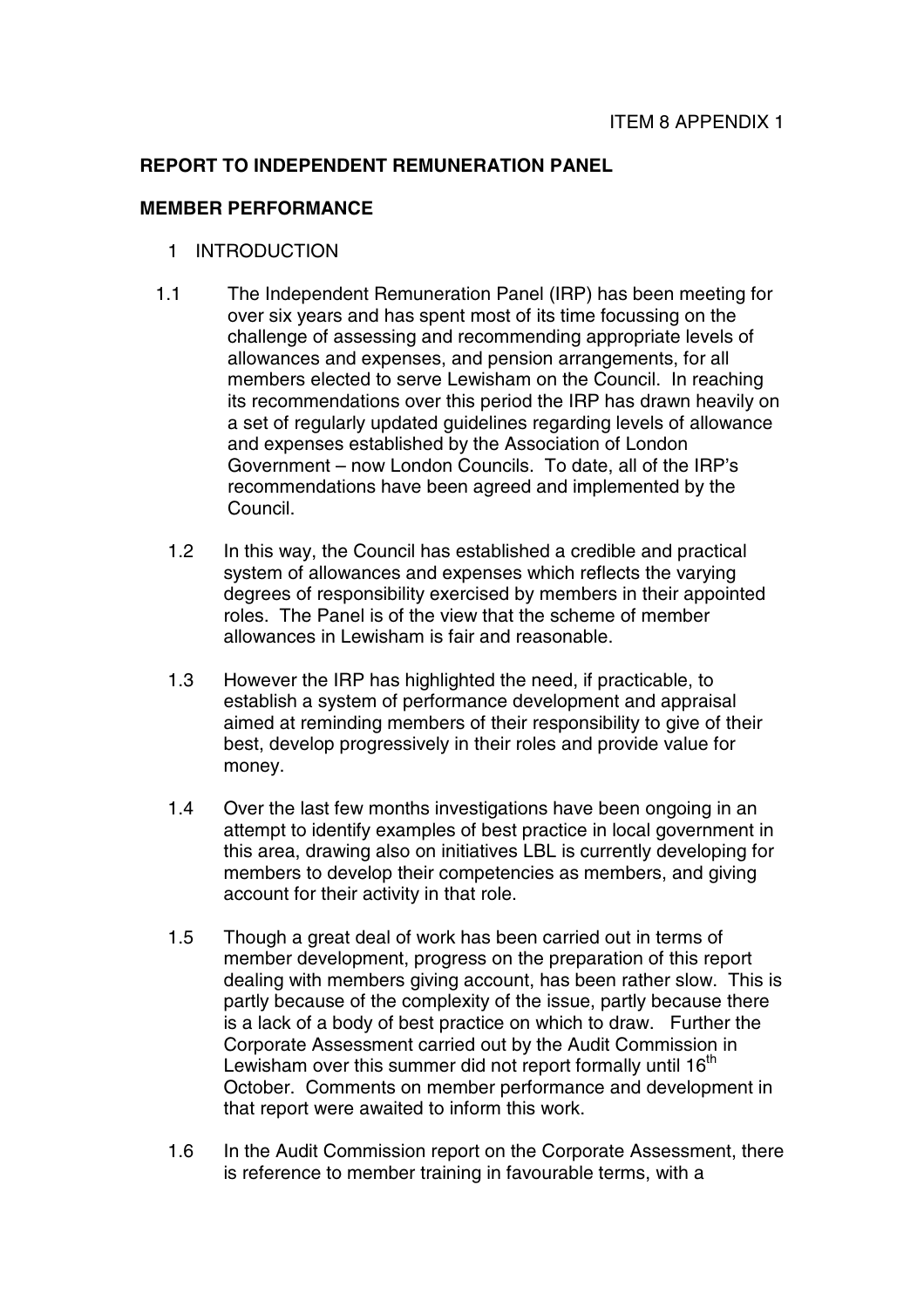recognition that much has been done and an acknowledgment that there are still areas to address. The report states:

"Ethical standards are high and relationships between Councillors and officers excellent. Councillor induction and training is comprehensive and generally well thought of, and particularly strong for Cabinet members where it is tailored to individual need with a personal development plan overseen by the Mayor. But the large number of new councillors elected in 2006 means that there is a degree of inexperience that has not yet been fully addressed, including in some senior scrutiny roles"

- 1.7 Also, the Councillors' Commission, a group established by DCLG to investigate amongst other things how to incentivise people to be councillors and how they might be facilitated to work more effectively has begun work. However at the time of writing its study is not complete, and is not anticipated before November at the earliest. Should its findings impact on the proposals in this paper a further report will be prepared if appropriate.
- 2 COUNCILLORS' ROLES
- 2.1 There have always been several roles in which members of the Council operate. For example, councillors act as community representative and also as part of the corporate body that makes formal decisions in the name of the Council. Since the introduction of the Local Government Act 2000, members might also be called upon to perform the role of executive member, or to perform overview and scrutiny functions.
- 2.2 Each of these roles requires different, perhaps sometimes overlapping, skills. This paper proposes that the initial step in designing a scheme of member development and performance is to set out formally a description of these member roles, and of the competencies needed in each of them. The proposed role descriptors appear in the first column of the Table appearing at Appendix 1 with associated competencies in the second column. A development plan should then be tailored for Members to ensure they have or can acquire the skills that pertain to the roles they perform.
- 2.3 Much work was done to identify the development needs of members during 2006/7 and the Council is committed to acquiring the London Member Development Charter (LMDC) which is an externally validated programme of member learning. The programme must be cross party, councillor led and incorporate a member development and learning plan, which identifies the different forms that the member development will take.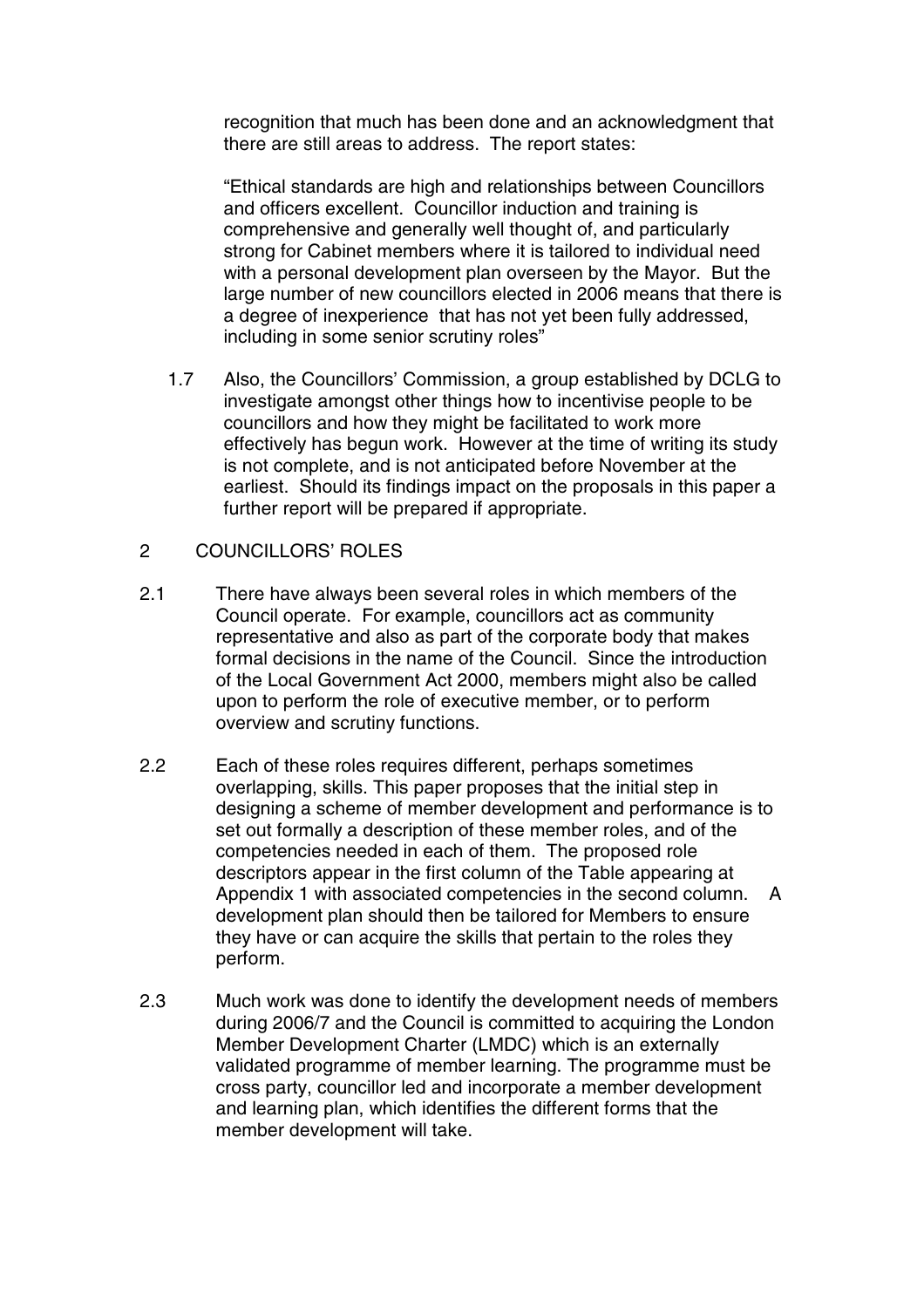- 2.4 A key component of the LMDC is the requirement for each member to complete a personal development plan (PDP) which clearly identifies their training needs. . If necessary, those role descriptors and competencies set out in Table 1 may require slight amendment to reflect LMDC requirements, and the Panel is asked to recognise this, though it is suggested that this should not impact on how members give account for their performance
- 2.5 So that all members can be equipped to perform to the best of their ability, it is proposed that all members should be required to take responsibility for the drawing up of this PDP, with support from Governance Support, and that each individual PDP should be closely aligned to the skills set required in the member role descriptor. This should not be targeted only at Mayor and Cabinet, or chairs of committees for example, but tailored to the needs of each member to maximise their capability to perform as a councillor

# 3 GIVING ACCOUNT

- 3.1 There are a number of ways in which members might give account. The ultimate accountability and evaluation of a member's performance lies in the hands of the electorate, who have the power to express their satisfaction, or otherwise, with the performance of their local member, through the ballot box on election day.
- 3.2 Further, members of the Council are also members of a political party, and the quality of their political performance is a matter for the party group and not for the Council. It is not appropriate for the Council to become involved in the evaluation of the performance of councillors as political group members. Nor is it for the Council formally to try to evaluate whether the cabinet members appointed by the Mayor, and who may be dismissed by the Mayor, have performed in a politically adroit fashion.
- 3.3 There are no clear cut measures by which members can be effectively and objectively assessed. Quantitative measures such as numbers of surgeries held, or meetings attended, though perhaps useful indicators, do not necessarily shed light on the quality of contribution made at the meeting attended, or the effectiveness of the member's casework. One telling question asked may have more impact than less focussed contributions at every meeting on a wide range of matters.
- 3.4 In spite of the difficulty associated with doing so, it is still appropriate for members to give account for their actions, to promote transparency and inspire public confidence that their representatives give of their best and provide value for money.
- 3.5 There are already some measures in place in Lewisham to facilitate this. In the last year, for example "Executive Question Time"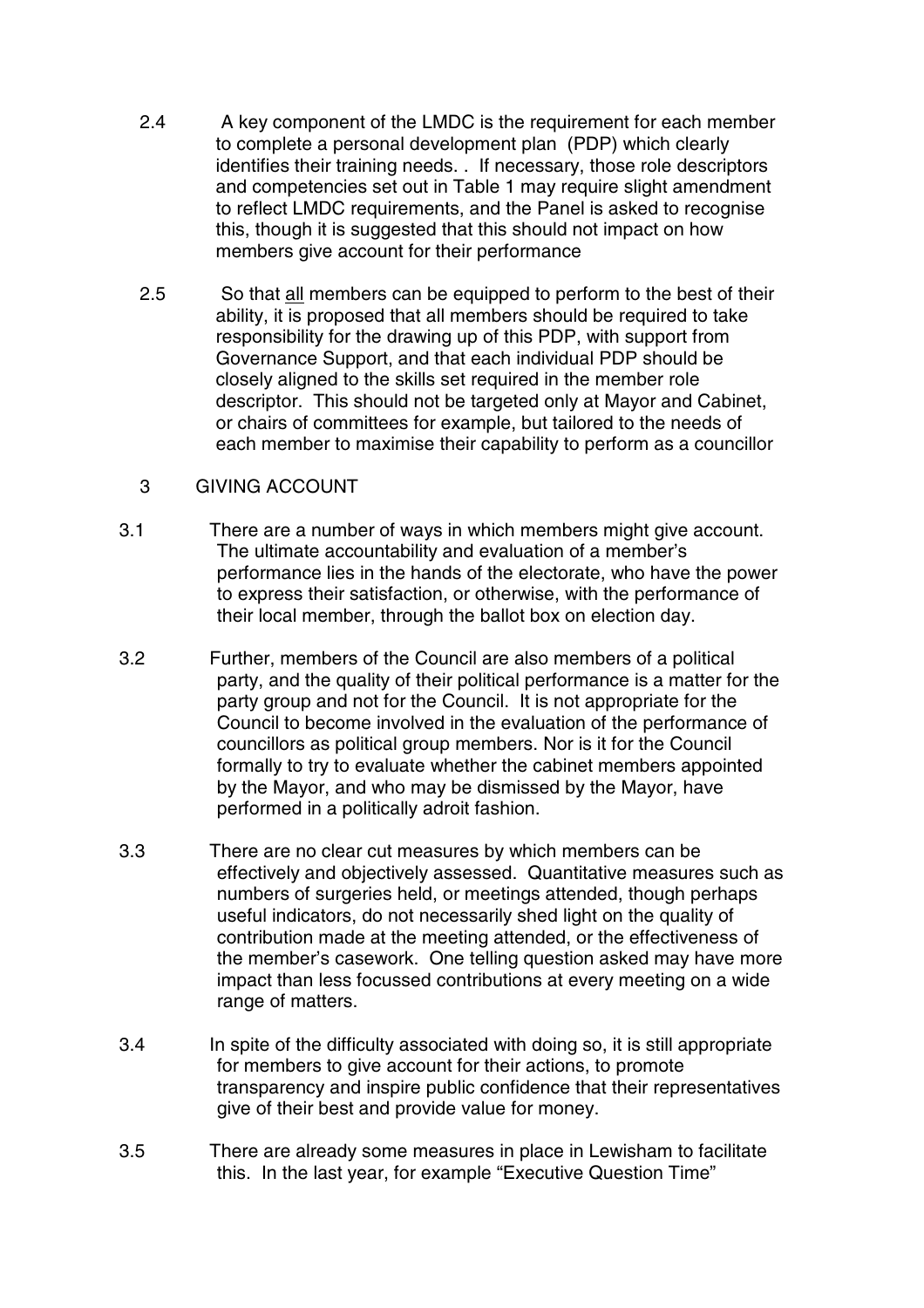meetings of the Overview and Scrutiny Committee have been established where members of the Mayor and Cabinet have been asked to attend to report on their work as lead member for their portfolio. The Cabinet Member for Children and Young People for example attended such a meeting on 25<sup>th</sup> July 2007 and prepared a detailed report on the previous year. The Mayor has also attended. It is a constitutional requirement in Lewisham for the Mayor and Cabinet to attend Overview and Scrutiny meetings to give account of their performance if asked to do so. This is a practice which, it is proposed, should continue.

- 3.6 In the third column of the Table appearing at Appendix 1, the means by which members can be assessed against the skills required are set out. New features include:-
	- The requirement for all members to prepare a one page document at the end of each year as to how they have fulfilled their roles as councillor. It is proposed that these documents should be available for public inspection.
	- An annual report of each Overview and Scrutiny Select committee and the Business Panel to Council
	- The overall performance assessment to be reported to the IRP periodically so that it may take a view on its operation, making proposals for change should the Panel consider it appropriate to do so.

#### 4 FINANCIAL IMPLICATIONS

Officers advise that the costs of implementing the proposals which are recommended to the Panel can be contained within existing member development budgets.

### 5 LEGAL IMPLICATIONS

The Council is required by law to have regard to the recommendations of an IRP in deciding on members' allowances. Though not directly on the quantum of allowances, the IRP has made it clear that this sort of regime is recommended by it to enhance public confidence in, and the capabilities of local councillors

### 6 RECOMMENDATION

For the reasons set out in this report, it is recommended that the role descriptors and competencies (which may require slight amendment to reflect LMDC requirements) and the system of development and assessment set out in this report and summarised in the Appendix to it, be adopted by the Council.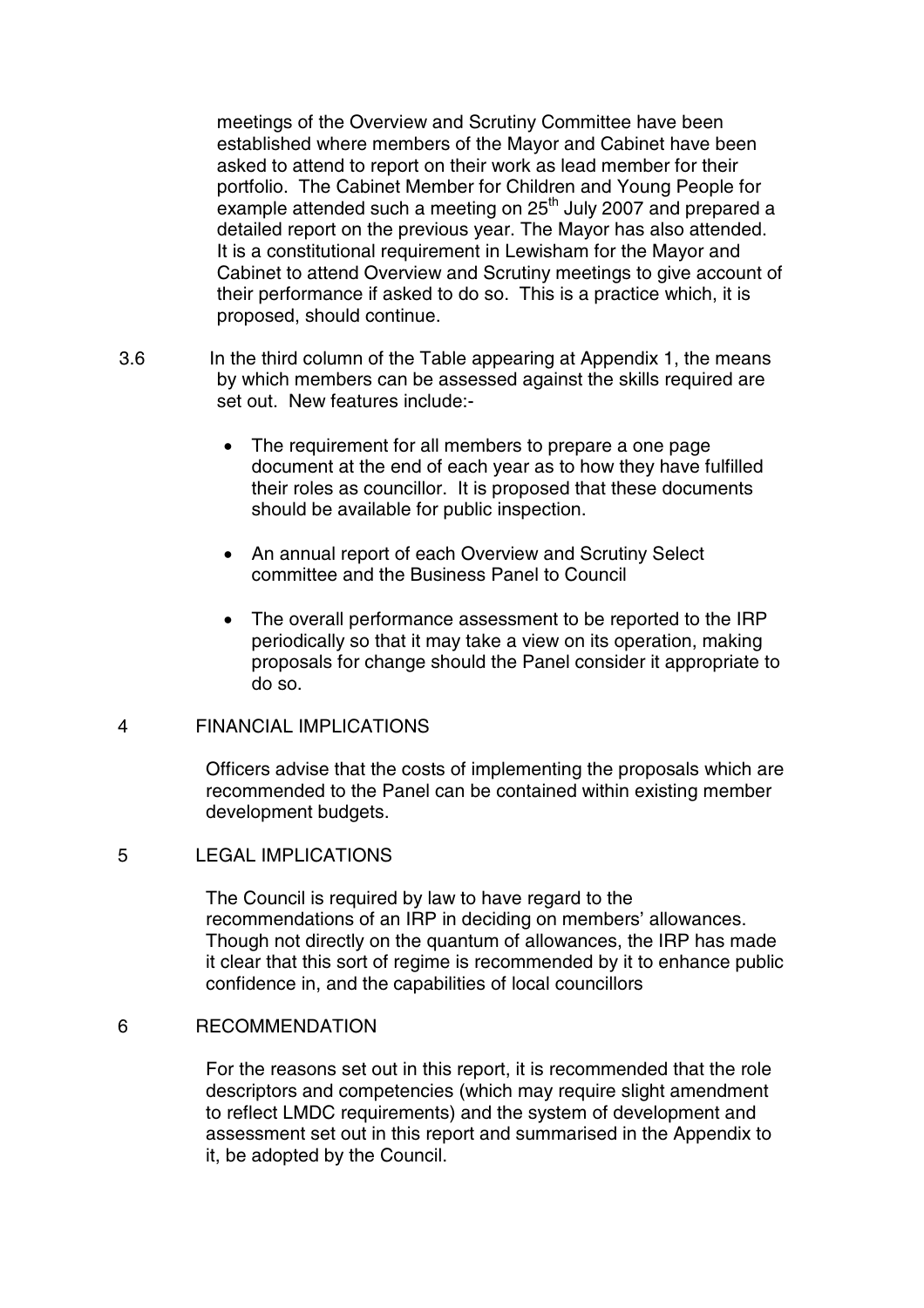Sir Ian Mills- Chair Head of Law October 2007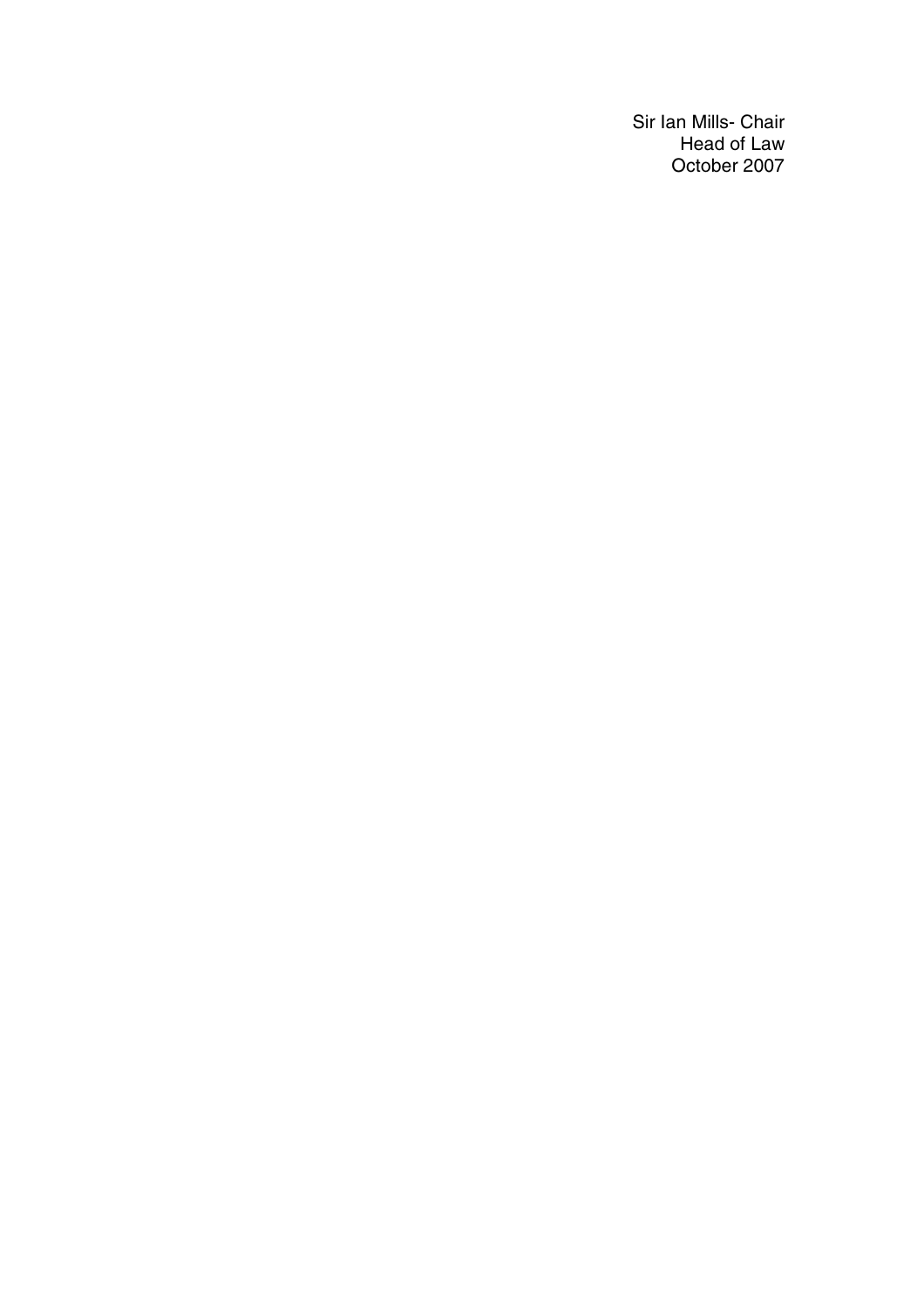| <b>ROLE DESCRIPTOR</b>                                                                                                                              | <b>COMPETENCY</b>                                                                                             | <b>METHOD OF</b><br><b>ASSESSMENT AND</b><br><b>DEVELOPMENT</b>      |
|-----------------------------------------------------------------------------------------------------------------------------------------------------|---------------------------------------------------------------------------------------------------------------|----------------------------------------------------------------------|
|                                                                                                                                                     |                                                                                                               |                                                                      |
| <b>All councillors</b>                                                                                                                              |                                                                                                               |                                                                      |
| To represent the<br>interests of local people<br>in the area they were<br>elected to serve                                                          | Good communication<br>skills<br>Ability to present<br>argument persuasively                                   | <b>Personal Development</b><br>Plan and individual<br>annual summary |
| To contribute to the<br>good governance of the<br>authority                                                                                         | Knowledge of and ability<br>to comply with decision<br>making process<br>appropriately                        | <b>Ditto</b>                                                         |
| <b>Fulfil constitutional</b><br>requirements of elected<br>members including<br>adherence to Member<br><b>Code of Conduct</b>                       | Knowledge of<br>constitutional and<br>ethical requirements<br>and effective application<br>of them            | <b>Ditto</b>                                                         |
| To participate effectively<br>as a member of the full<br>Council, any committee,<br>panel or member body<br>to which the councillor is<br>appointed | Ability to analyse<br>information in reports,<br>critically assess options<br>and make reasoned<br>decisions. | <b>Ditto</b>                                                         |
| To deal with casework<br>through surgeries or<br>other appropriate forums                                                                           | Good communication<br>skills and ability to<br>assist constituents                                            | <b>Ditto</b>                                                         |
| <b>All Overview and</b><br>scrutiny select<br>committee members                                                                                     |                                                                                                               |                                                                      |
| To assist the Council<br>and/or Mayor with policy<br>formulation                                                                                    | Ability to assess<br>information critically, to<br>understand factors<br>impacting on policy                  | Annual report of select<br>committee to Council                      |
| To scrutinise the<br>decisions/actions of<br>Mayor and                                                                                              | To be able to question<br>Members and officers<br>effectively and to                                          | <b>Ditto</b>                                                         |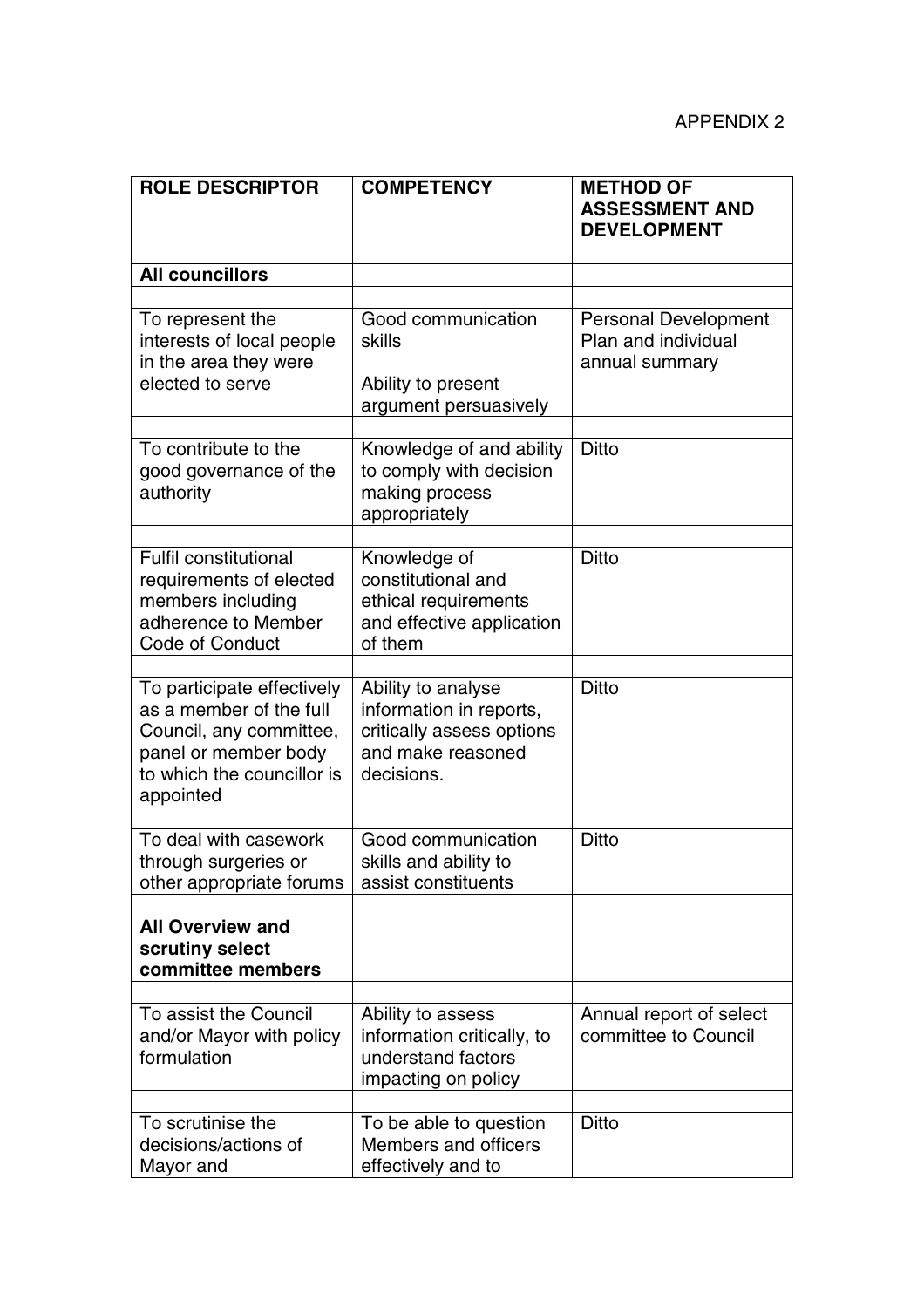| Cabinet/officers against<br>policy and/or over time,<br>making<br>recommendations as<br>appropriate                                                                                      | analyse performance<br>effectively                                                                                                      |                                                                                                                                                |
|------------------------------------------------------------------------------------------------------------------------------------------------------------------------------------------|-----------------------------------------------------------------------------------------------------------------------------------------|------------------------------------------------------------------------------------------------------------------------------------------------|
| In depth reviews of<br>issue, making<br>recommendations as<br>appropriate                                                                                                                | To analyse data and<br>submissions with a view<br>to proposing solutions                                                                | <b>Ditto</b>                                                                                                                                   |
| <b>Business Panel</b><br>members                                                                                                                                                         |                                                                                                                                         |                                                                                                                                                |
| To co-ordinate O & S<br><b>Select Committee work</b><br>programme                                                                                                                        | Ability to prioritise and<br>organise workload                                                                                          | Annual report of<br><b>Business Panel to</b><br>Council                                                                                        |
| To make decisions<br>whether to ask the<br>Mayor to reconsider a<br>decision made but not<br>yet implemented                                                                             | Ability to assimilate<br>information and analysis<br>in reports and make<br>judgement as to<br>whether to ask to<br>reconsider          | <b>Ditto</b>                                                                                                                                   |
| <b>Cabinet members</b>                                                                                                                                                                   |                                                                                                                                         |                                                                                                                                                |
| To provide advice to the<br>Mayor on matters within<br>a portfolio allotted to the<br>Cabinet member by the<br>Mayor                                                                     | Awareness of relevant<br>factors affecting<br>decisions within the<br>portfolio                                                         | Report annually in<br>writing and respond to<br>questions at Executive<br><b>Question Time at</b><br><b>Overview and Scrutiny</b><br>Committee |
| To be a spokesperson<br>on behalf of the Council<br>in relation to the portfolio<br>allotted to the Cabinet<br>Member by the Mayor<br>and represent the<br>Council on external<br>bodies | Ability to present the<br>Council's position<br>persuasively,<br>confidently and<br>accurately to the public<br>and other organisations | <b>Ditto</b>                                                                                                                                   |
| To participate in such<br>decision making as may<br>be delegated by the<br>Mayor in accordance<br>with the Council's<br>constitution                                                     | Knowledge of decision<br>making processes and<br>adherence to them<br>Ability to assimilate<br>information and critically               | <b>Ditto</b>                                                                                                                                   |